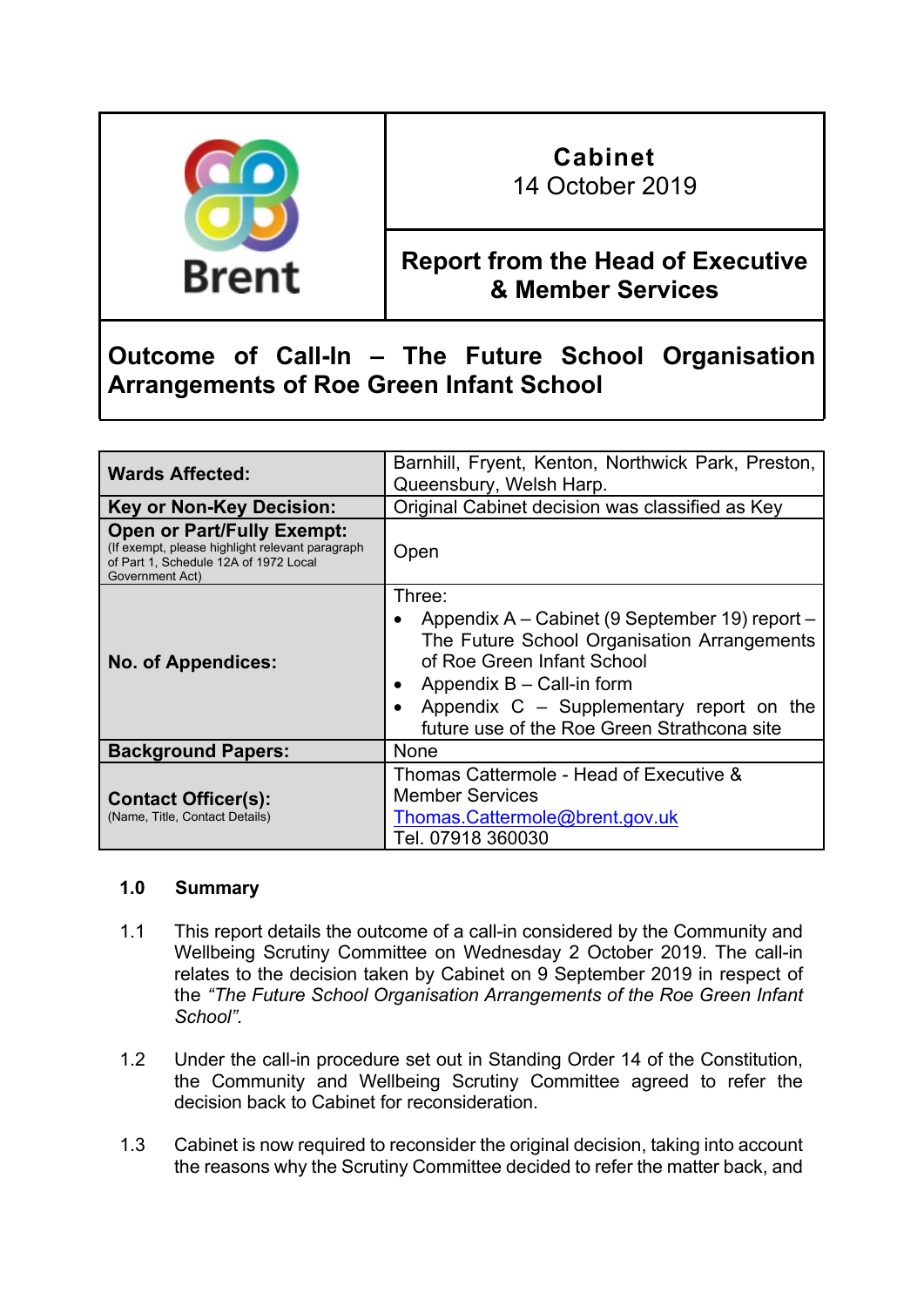the recommendations made by the committee as an outcome of the call-in.

#### **2.0 Recommendation**

- 2.1 That as required under the call-in procedure, Cabinet reconsider its original decision on the Future School Organisation Arrangements of Roe Green Strathcona Infant School, taking into account the views expressed and recommendation made by the Community and Wellbeing Scrutiny Committee (set out in section 3.6 of this report) and agree one of the following outcomes:
	- 2.1.1 To amend the decision, having taken account of the views expressed and recommendation made by the Community and Wellbeing Scrutiny Committee (having considered the supplementary information provided in Appendix C); or
	- 2.1.2 To confirm the original decision taken by Cabinet on 9 September 2019 enabling it to take immediate effect.

#### **3.0 Background**

3.1 At the meeting held on 9 September 2019, Cabinet considered the report from the Strategic Director of Children and Young People, *"The Future School Organisation Arrangements of Roe Green Infant School*" where it was **RESOLVED:**

That Cabinet determined the proposal published in a statutory notice on 26 June 2019 to:

- i) change the age range of Roe Green Infant School from 3-11 to 3-7;
- ii) reduce the school's Published Admission Number (PAN) from 150 to 120 for September 2020;
- iii) implement a phased closure of the provision on the Roe Green Infant School Strathcona site so that no new admissions are made into any Reception cohort from September 2020 and the site is fully closed at the end of July 2022.
- 3.2 The 9 September 2019 Cabinet report on which the called-in decision was based is attached as Appendix A.
- 3.3 The Cabinet decision was subsequently called-in by 8 members. Details of the call-in are attached as Appendix B.
- 3.4 The Community and Wellbeing Scrutiny Committee met on Wednesday 2 October to consider the call-in. The Committee heard from the Cabinet Member for Schools, Employment and Skills and received representations from representatives of the councillors who had called-in the decision, ward members and a number of stakeholders.